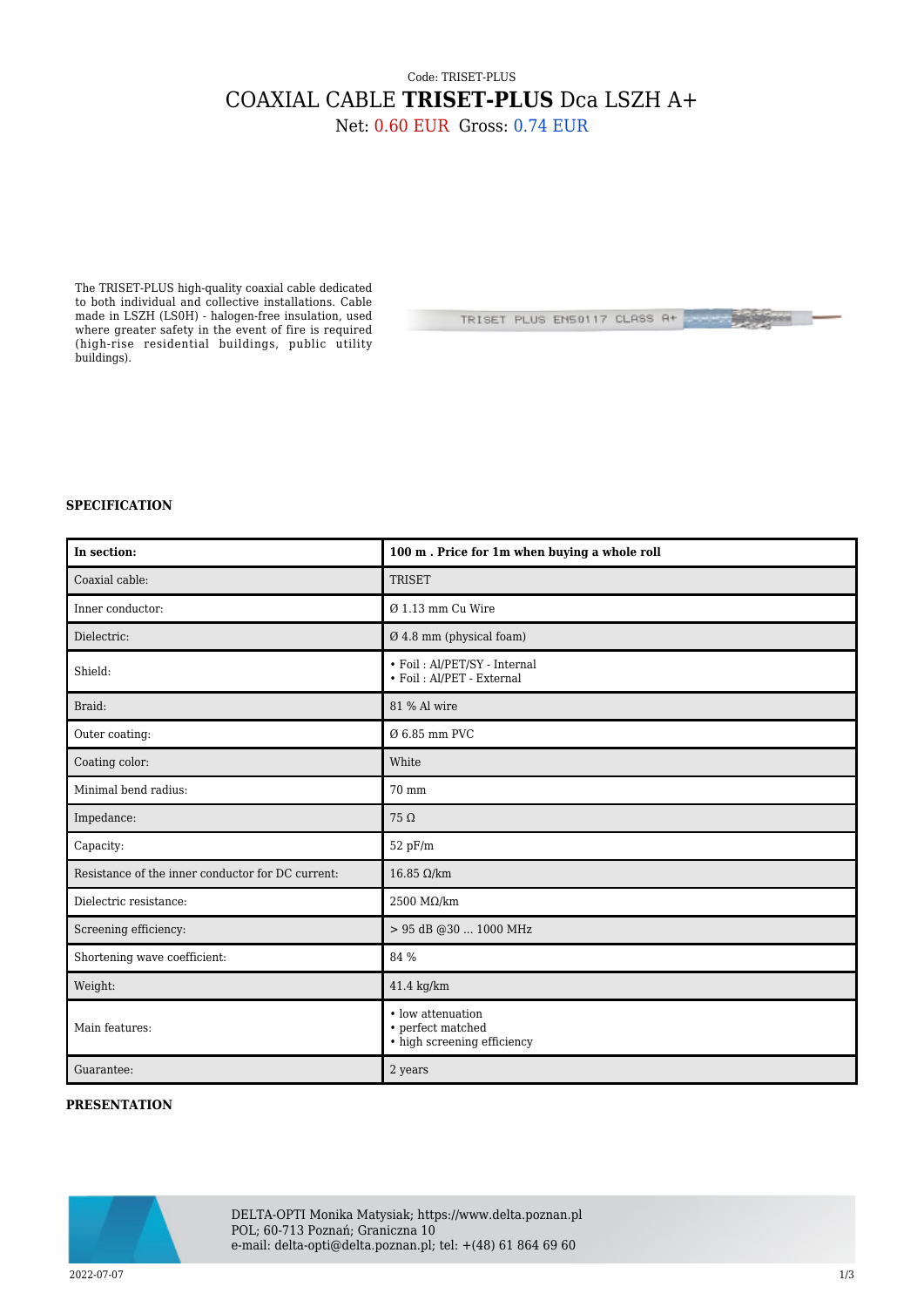

Transfer impedance of TRISET-PLUS in 5-30 MHz range and the requirements for A+ class:



Insertion loss in the 5-2400 MHz frequency range:



DELTA-OPTI Monika Matysiak; https://www.delta.poznan.pl POL; 60-713 Poznań; Graniczna 10 e-mail: delta-opti@delta.poznan.pl; tel: +(48) 61 864 69 60

2022-07-07 2/3